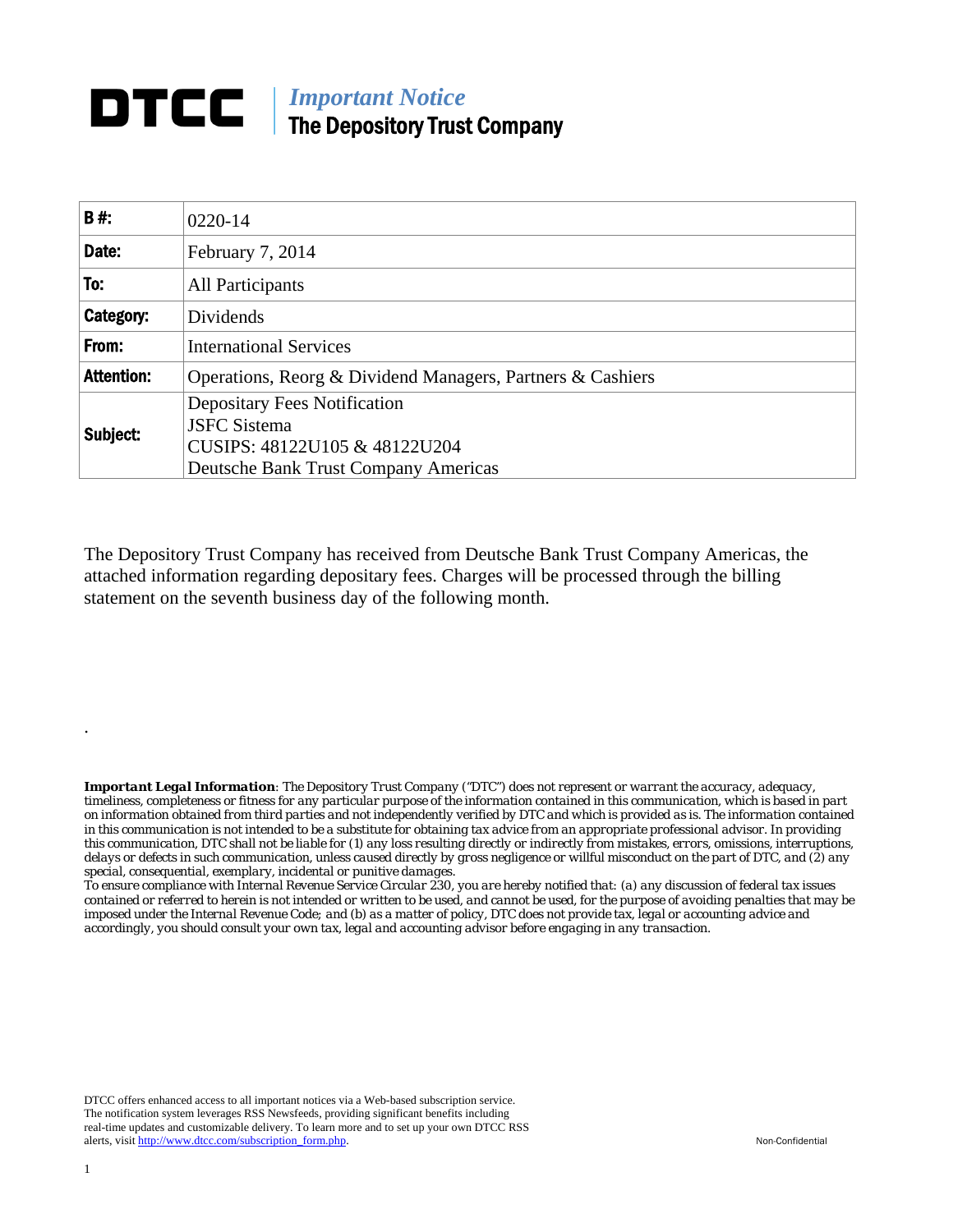Deutsche Bank Trust Company Americas

Trust & Securities Services Global Equity Services

## *DEPOSITARY RECEIPTS*

To: Holders of Rule 144A and Regulation S Global Depositary Receipts (GDRs) Issued in respect of equity shares of JSFC Sistema

| 144A Cusip: 48122U105   | Reg S Cusip: 48122U204   |
|-------------------------|--------------------------|
| 144A ISIN: US48122U1051 | Reg S ISIN: US48122U2042 |

We refer to provisions of the Rule 144A Deposit Agreement and Regulation S Deposit Agreement, as amended, each dated as of December 28, 2004 and amended as of August 16, 2010 by and among JSFC Sistema, Deutsche Bank Trust Company Americas, as depositary, and Holders and Beneficial Owners from time to time of GDRs issued thereunder (the "Deposit Agreements").

Pursuant to each Deposit Agreement, the Depositary is permitted to charge an annual depositary service fee of U.S.\$0.02 per GDR. In connection therewith, the Depositary announces that it has established March 7, 2014 as the record date for determining the persons and/or entities responsible to the Depositary for such annual fee of US\$0.02 per outstanding GDR.

In connection therewith, the Depositary will instruct The Depository Trust Company (DTC) to charge the accounts of each of their respective participants holding JSFC Sistema Rule 144A GDRs (or interests therein) and Euroclear and Clearstream to debit the accounts of each of their respective participants holding Regulations S GDRs (or interests therein), in each case for the amounts owing. DTC, Euroclear and Clearstream participants should debit the accounts of their respective beneficial owner clients as of the March 7, 2014 record date for the amounts owing in connection herewith.

 Deutsche Bank Trust Company Americas As Depositary February 7, 2014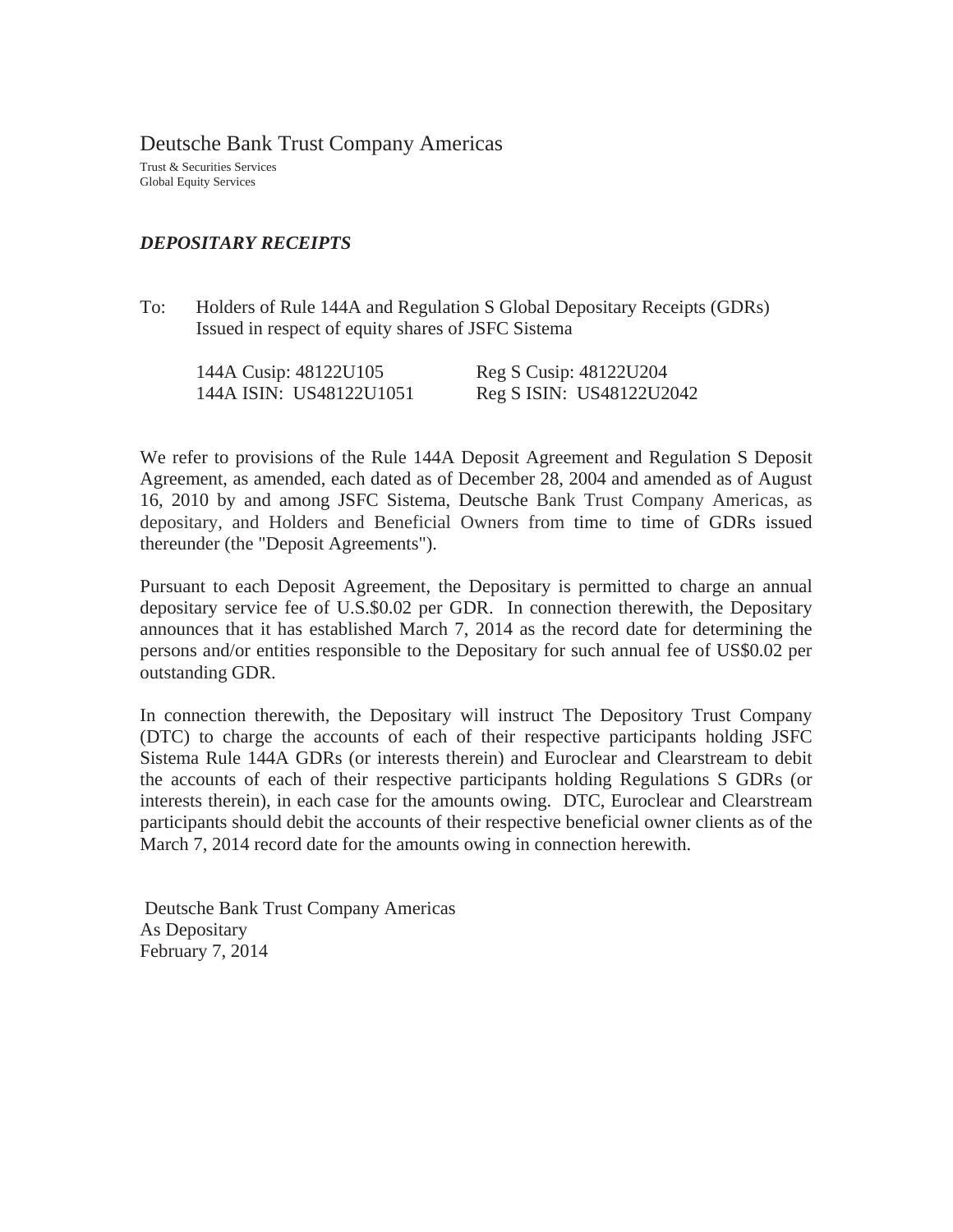Deutsche Bank (the "Depositary") hereby represents and warrants to The Depository Trust Company ("DTC") that it may collect and receive, pursuant to the terms and conditions of the Deposit Agreement(s) (the "Agreement(s)"), each dated as of December 28, 2004, as amended as of August 16, 2010 by JSFC Sistema and the Depositary, an annual service fee per ADR share in accordance with the table below (the "Representation"):

| Depositary   DTC #   Security   CUSIP |      |         |               | Security   Fee |      | Record                         | Billing |
|---------------------------------------|------|---------|---------------|----------------|------|--------------------------------|---------|
|                                       |      | Name    |               | Type           |      | Date                           | Period  |
| Deutsche                              | 2655 | Sistema | 48122U105 GDR |                | 0.02 | $\mid 03/07/14 \mid 2014 \mid$ |         |
| Bank                                  |      |         |               |                |      |                                |         |

The Depositary hereby instructs DTC to collect and pass-through such fee(s) to the Depositary (the "Instruction").

Depositary hereby agrees to indemnify and defend DTC and its respective officers, directors, employees, agents and attorneys (the "Indemnities") from and against, and hold the Indemnities harmless from, any and all  $Losses<sup>1</sup>$  and/or Legal Actions<sup>2</sup> suffered or incurred by the Indemnities resulting from, relating to, arising out of, or in connection with the Representation and/or the Instruction.

<sup>&</sup>lt;sup>1</sup> "Losses" means and includes all losses, liabilities, damages, judgments, payments, litigations, costs and expenses (including without limitation any costs of investigation and legal fees and expenses incurred), regardless of whether or not any liability, payment, obligation or judgment is ultimately imposed against the Indemnities.

<sup>&</sup>lt;sup>2</sup> "Legal Action" means and includes any claim, counterclaim, demand, action, suit, counterclaim, arbitration, inquiry, proceeding or investigation before any federal, state or foreign court or other tribunal, or any investigative or regulatory agency or SRO.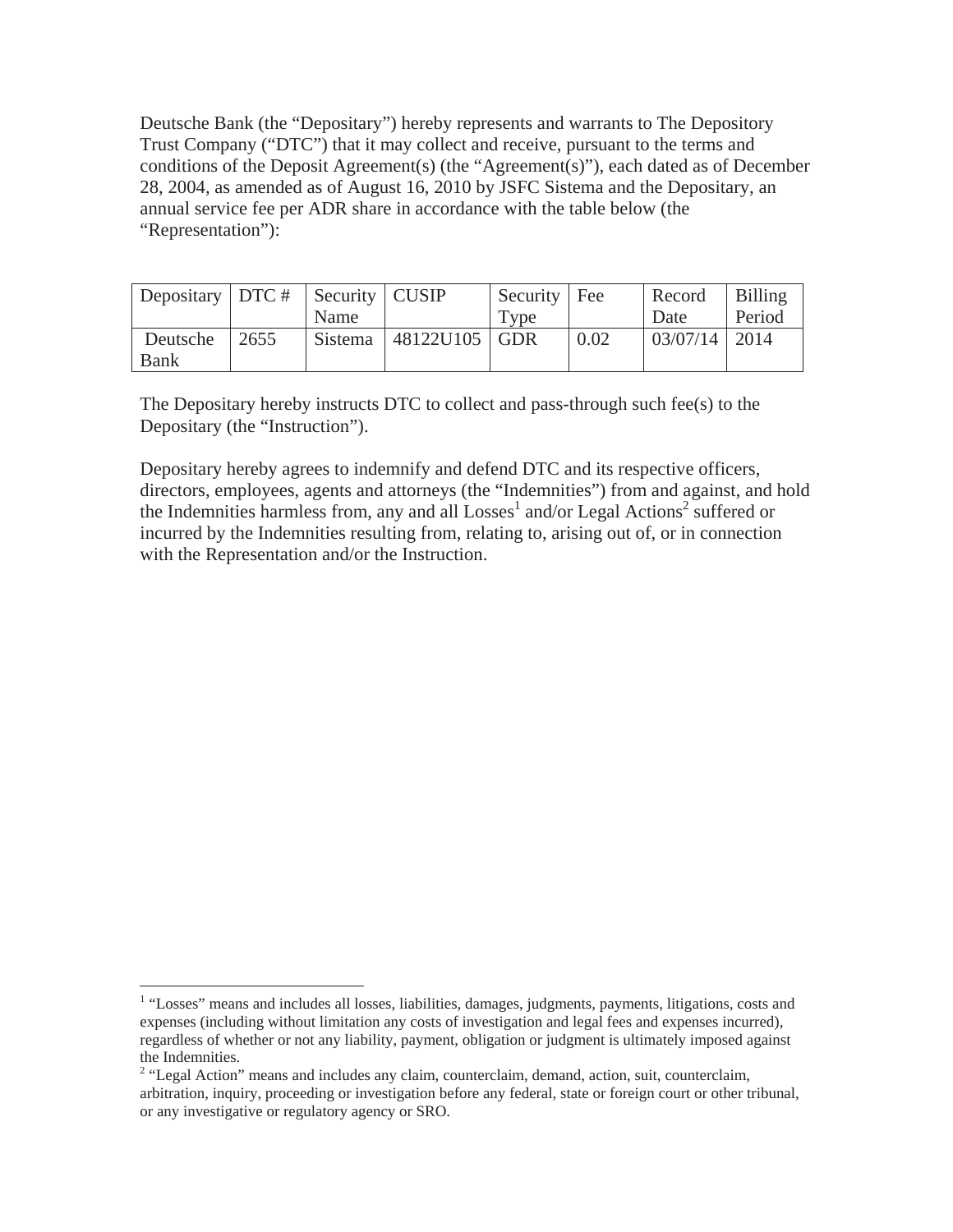Deutsche Bank Trust Company Americas

Trust & Securities Services Global Equity Services

## *DEPOSITARY RECEIPTS*

To: Holders of 144A Global Depositary Receipts (GDRs) Issued in respect of equity shares of JSFC Sistema

| 144A Cusip: 48122U105 |                       | 144A ISIN: US48122U1051 |
|-----------------------|-----------------------|-------------------------|
|                       | RegS Cusip: 48122U204 | RegS ISIN: US48122U2042 |

We refer to provisions of the Rule 144A Deposit Agreement and Regulation S Deposit Agreement, as amended, each dated as of December 28, 2004 and amended as of August 16, 2010 by and among JSFC Sistema, Deutsche Bank Trust Company Americas, as depositary, and Holders and Beneficial Owners from time to time of GDRs issued thereunder (the "Deposit Agreements"). Pursuant to each Deposit Agreement, the Depositary is permitted to charge an annual inspection fee of U.S.\$0.01 per GDR in connection with the inspections of Share Register maintained by the Russian Share Registrar. In connection therewith, the Depositary announces that it has established March 7, 2014 as the record date for determining the persons and/or entities responsible to the Depositary for such annual fee of US\$0.01 per outstanding GDR.

In connection therewith, the Depositary will instruct The Depository Trust Company (DTC) to charge the accounts of each of their respective participants holding JSFC Sistema Rule 144A GDRs (or interests therein) and Euroclear and Clearstream to debit the accounts of each of their respective participants holding Regulations S GDRs (or interests therein), in each case for the amounts owing. DTC, Euroclear and Clearstream participants should debit the accounts of their respective beneficial owner clients as of the March 7, 2014 record date for the amounts owing in connection herewith.

Deutsche Bank Trust Company Americas As Depositary February 7, 2014